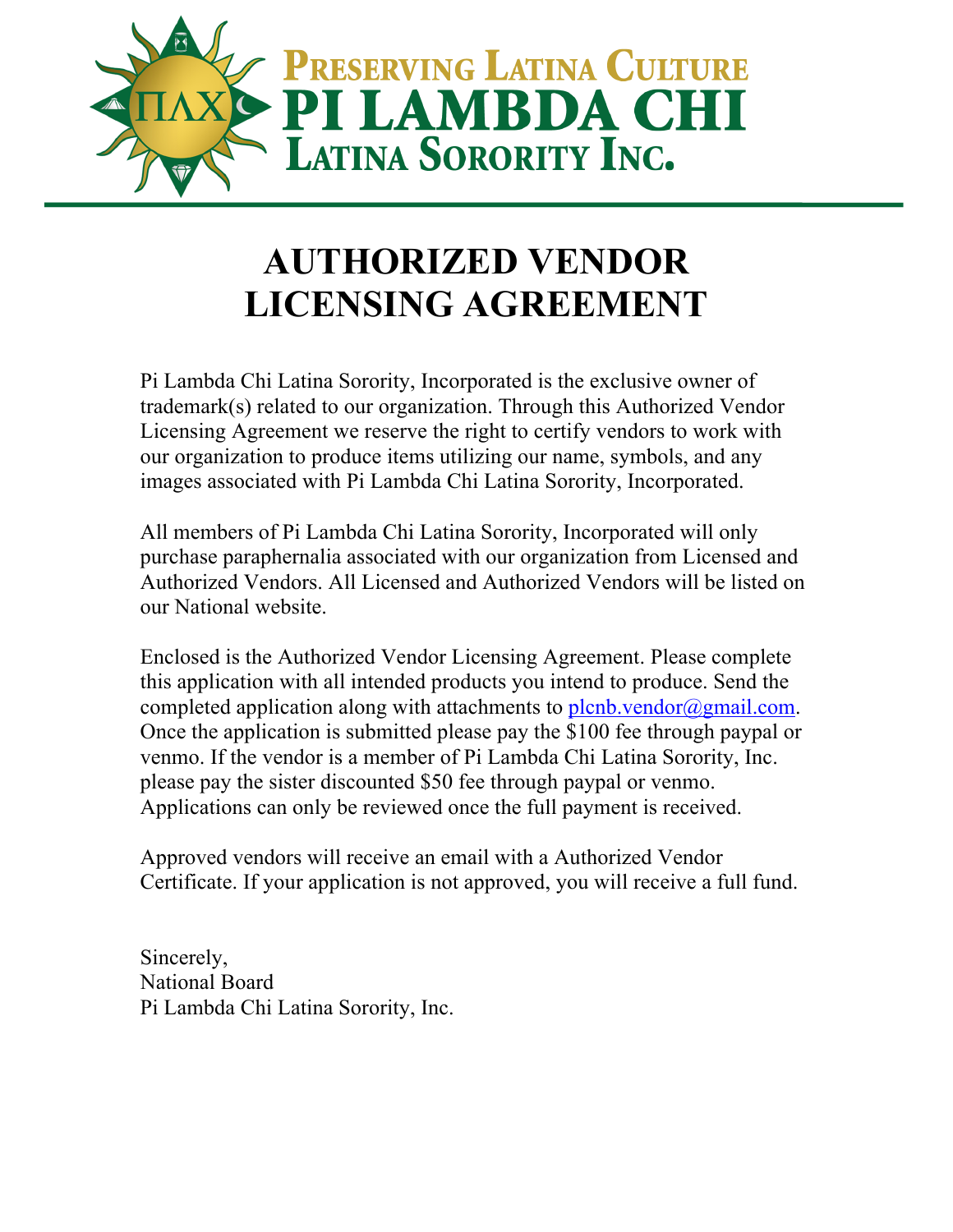

## **Authorized Licensed Vendor Application**

This agreement is between Pi Lambda Chi Latina Sorority, Inc. and the Company/ Individual seeking Authorized License Vendor status listed below:

| Company/Individual Name: |  |
|--------------------------|--|
| Primary Contact:         |  |
| <b>Business Address:</b> |  |
| Phone Number:            |  |
| Email Address:           |  |
| Website:                 |  |

Pi Lambda Chi Latina Sorority, Inc. is the sole owner of the crest, symbols, trademarks, and trade names of "Pi Lambda Chi" "PLC" and "PLC", therefore having exclusive rights to all usage.

Check all Pi Lambda Chi Latina Sorority, Inc. merchandise to be sold by your company.

| Apparel                 |
|-------------------------|
| <b>Auto Accessories</b> |
| Badges/Buttons          |
| Banners/Flags           |
| Ceramics/Cups/Mugs      |
| Decals                  |
| Glassware               |
| Hats/Caps               |

Sportswear/Sweat suits Jewelry Crests/Shield/Pendants Pins/Badges Pens/Pencils Sweaters/Sweatshirts

Tote bags/Travel Kits Umbrellas Phone accessories Photos/Pictures/Posters Banners, Table Cloths Shirts/T-shirts Paddles/Wood Work Other: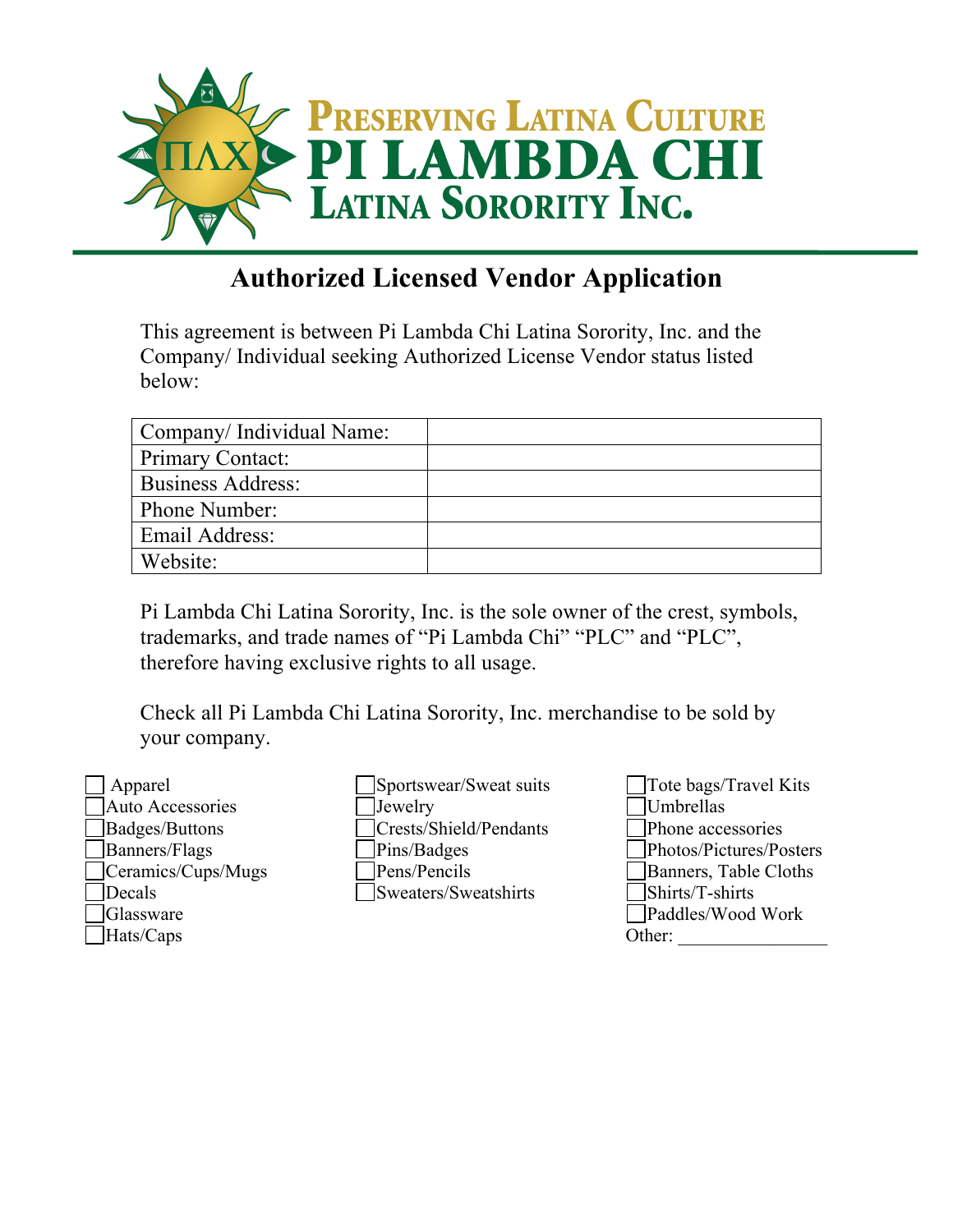

Vendor Agreement

This Agreement between Pi Lambda Chi Latina Sorority, Inc. and

\_\_\_\_\_\_\_\_\_\_\_\_\_\_\_\_\_\_\_\_\_\_\_\_\_\_ allows the Vendor a limited license to produce, sell and distribute Pi Lambda Chi Latina Sorority, Inc. trademarks and trade names. The Vendor hereby agrees to adhere to the rules and restrictions described below. The term of this agreement begins and ends and ends and ends and ends and ends and ends are  $\sim$ 

Rules & Restrictions

- The letters of Pi Lambda Chi Latina Sorority Inc. should only be in the colors of Forest Green and Gold or Yellow as the primary options.
- Greek letters can ONLY be filled with solid Forest Green or Gold or Yellow
- Greek letters can ONLY be outlined in Forest Green, Gold, Yellow, Black, or White
- The organization must honor at least one, either GOLD, YELLOW OR FOREST GREEN, in all apparel, merchandise, etc.
- Letters can only be on the colors; Forest Green, Gold, Yellow, White, Black, and Gray
- All apparel Greek letters should only be on front, not on back or butt, however Pi Lambda Chi can be spelled out on back.
- All merchandise and apparel must be in the colors Green, Gold, Yellow, Grey, White, or Black.

Merchandise includes: backpacks, hats, water bottles, decals ect.

- You may display the Greek letters of Pi Lambda Chi on any part of the merchandise, apparel rules do not apply.

In addition to the rules and restrictions the Vendor agrees to abide by the conditons below.

- 1. The Vendor shall pay to the Sorority upon execution of the Agreement a sum of \$100.00 or \$50.00 if the vendor is a member of Pi Lambda Chi Latina Sorority, Inc. for the total license fee.
- 2. The Vendor shall submit a detailed list and examples of merchandise to be sold which displays the name, letters, etc. of Pi Lambda Chi Latina Sorority, Inc. [electronic samples are acceptable]
- 3. The Vendor is authorized to use any of Pi Lambda Chi Latina Sorority, Inc. trademarks including Greek Letters, Group Name in Text, Crest, Nicknames, Established Year, Symbols, Flower, and Mascot.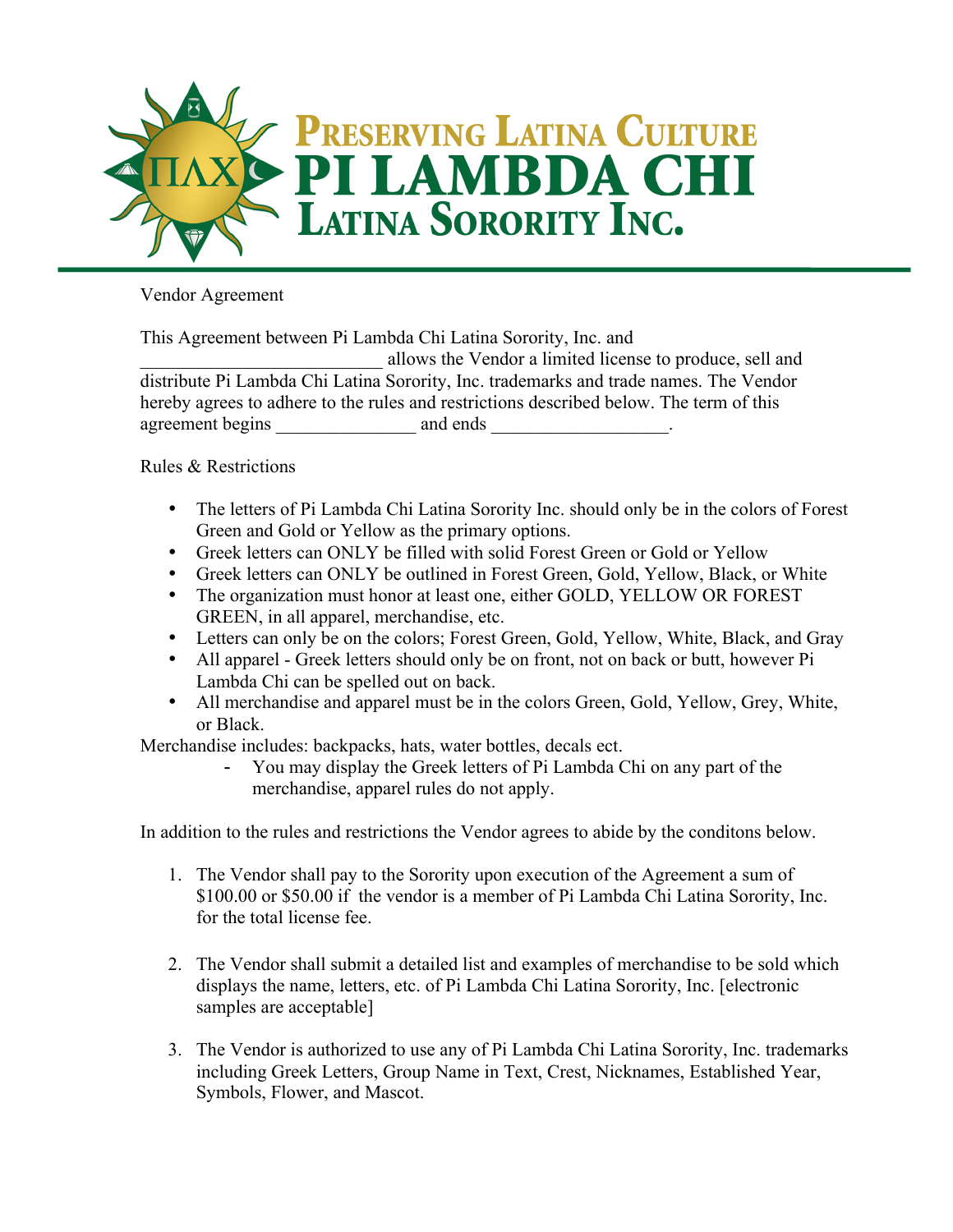- 4. A Pi Lambda Chi Latina Sorority, Inc. License must be displayed by Vendor at all times at the site where merchandise displaying the Greek letters, crest, symbols, trademarks, trade names, or name of Pi Lambda Chi Latina Sorority, Inc., is being sold, or business is being conducted.
- 5. The applicant understands that Pi Lambda Chi Latina Sorority, Inc. shall not be liable for loss of goods or nonpayment by an individual or chapter. All disputes must be handled with the individual or chapter.
- 6. The Vendor agrees that Pi Lambda Chi Latina Sorority, Inc., its officers, members, sponsors, shall not be liable for loss or damage to the goods or properties of Vendors.
- 7. Vendor acknowledges Pi Lambda Chi Latina Sorority, Inc.'s title in its trademark and recognizes that the trademark represents the Sorority's goodwill.
- 8. Pi Lambda Chi Latina Sorority, Inc. has the right to inspect the Vendor's merchandise, and if it does not approve of the quality of the merchandise or the pictures and wording the sorority has the right to remove the merchandise from the certification list.
- 9. It is understood and agreed that this agreement may not be transferred or assigned by the Vendor without the written consent of Pi Lambda Chi Latina Sorority, Inc. The sorority reserves the right to withdraw any license of a vendor that violates the policies and procedures of the sorority.
- 10. Pi Lambda Chi Latina Sorority, Inc. requires that all certified vendors guarantee their products. Should a product be defective or incorrect in anyway, the client must receive an acceptable adjustment within a 60-day period.
- 11. Pi Lambda Chi Latina Sorority, Inc. reserves the right to cancel the Vendor's license upon failure of Vendor to comply with any condition of said License or any provision of this agreement, but said cancellation shall not relieve the Vendor of obligations to pay License Fee as provided for herein.
- 12. Vendor agrees to maintain the integrity of all trademarks of Pi Lambda Chi Latina Sorority, Inc. and adhere to above rules and restrictions when displaying merchandise on-line or through social media.

Terms: The Statement of Authorization and the benefits outlined above will be valid for one (1) year after the date of the contract and will expire on\_\_\_\_\_\_\_\_\_\_\_\_\_. Authorization may be renewed after that date, which will include a fee. If the Vendor chooses not to renew this agreement, the Vendor will no longer be considered a Certified Pi Lambda Chi Latina Sorority, Inc. Vendor and forfeits any and all rights to use of Pi Lambda Chi Latina Sorority, Inc. as outlined in this Vendor Agreement whether for advertising, promotion or publicity purposes by Vendor.